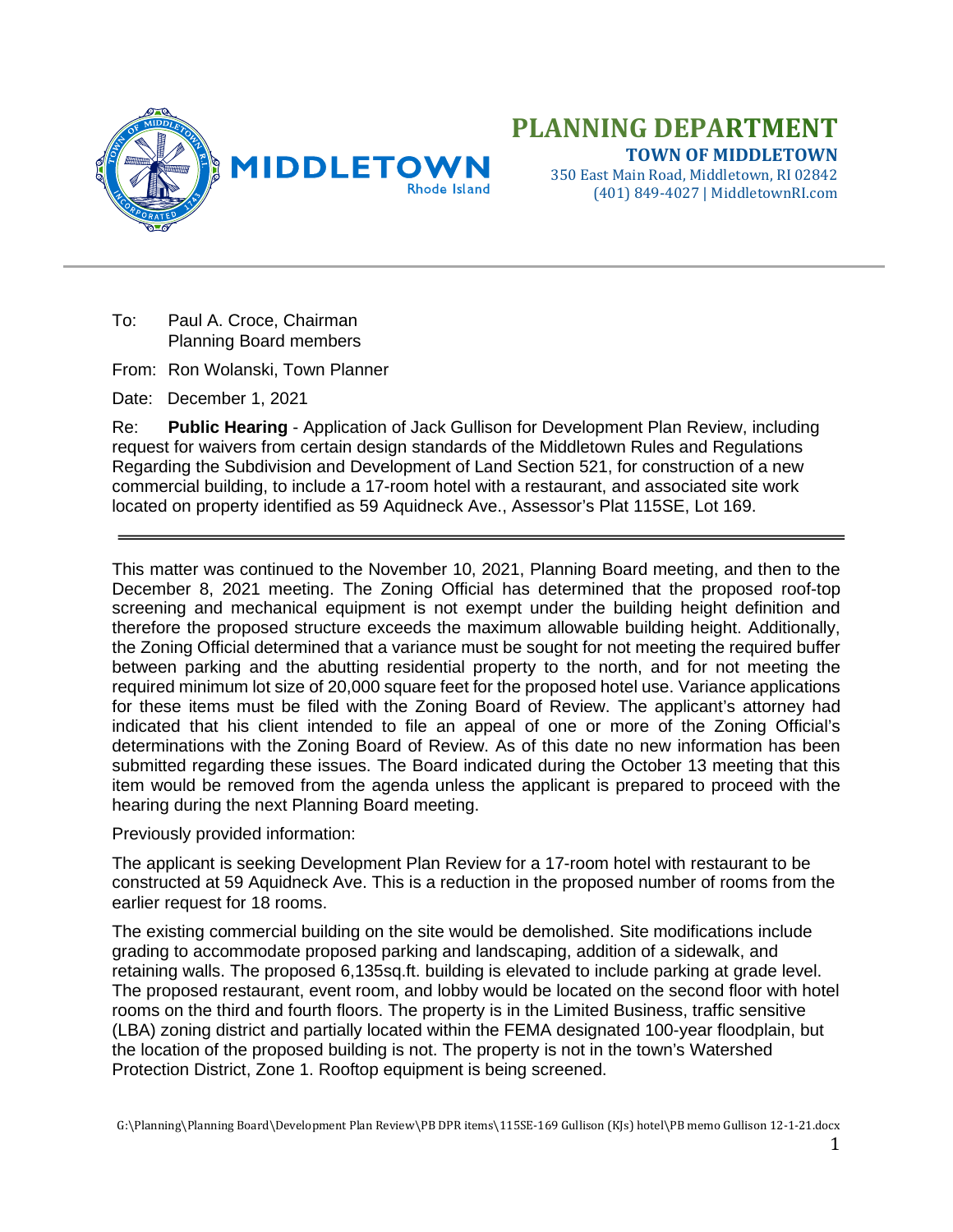No litter receptacles, trash management control plans, bicycle racks, or landscaping management plan are proposed. However, no waiver is being requested for these items because the project is being evaluated under the regulations at the time it was certified complete (May 2019), and these requirements were adopted later.

The applicant received physical alteration permit approval from the Rhode Island Department of Transportations. A letter from Newport Water indicating availability of public water to serve the proposed development has also been provided.

## **Requested waivers:**

**1. 521.1B.3 – Pedestrian walkways and crosswalks are provided.** Crosswalks across the parking lot to access main stairways are not provided.

**2. 521.2C – Building exteriors and roofs constructed of traditional materials such as wooden, clapboards, shingles, patterned shingles, brick or stone.** Synthetic fiber cement siding and PVC trim are proposed.

**3**. **521.3.B – Planted landscaping occupies a minimum of 25% of the project area.**  Proposed landscape area occupies 20% of the site.

**4. 521.3-D1 - A landscaped buffer at least 10' is provided along all property lines (may be reduced if stone wall used as screening element).** A 2-foot-wide landscaped buffer is provided on the North side.

**5. 521.3-D2- Along lot lines abutting residential properties or uses: For all uses, a landscaped buffer at least 20' that includes screening at least 6' high measured from finished grade at time of installation is provided.** A 2-foot-wide landscaped buffer is provided on the North side.

**6. 521.3-D3 - A landscaped buffer at least 10' wide, which is defined by curbing and may include sidewalks but must include a minimum 5' planting strip, is provided between buildings and parking lots/driveways.** No planting strip provided between parking lot and building.

**7. 521.3-F1 – Deciduous Street Trees: Planted along street side property boundary, private streets, and internal driveways.** Some trees proposed for Aquidneck Ave. are located offsite in the public right-of-way. The DPW director has indicated that such installation is acceptable, provided that the property owner is responsible for maintenance.

## **TRC Review:**

The Technical Review Committee reviewed the application during a meeting held on July 13, 2021. Following review, the committee voted unanimously to forward a positive recommendation to the Planning Board subject to the following recommended conditions of approval.

## **Recommended conditions of approval:**

- 1. Prior to permitting, a landscaping maintenance easement, subject to the approval of the Town Solicitor and Public Works Director, shall be provided to address the ongoing maintenance of proposed trees and landscaping to be installed on town property abutting the subject parcel.
- 2. Prior to permitting, the final design of the proposed public sewer connection shall be reviewed and approved by the Public Works Director.
- 3. Prior to permitting, a stormwater treatment maintenance easement, subject to the approval of the Town Solicitor and Public Works Director, shall be provided to address the ongoing maintenance of proposed stormwater infrastructure located on subject property as well as such facilities located on abutting Town property. Such easement shall include